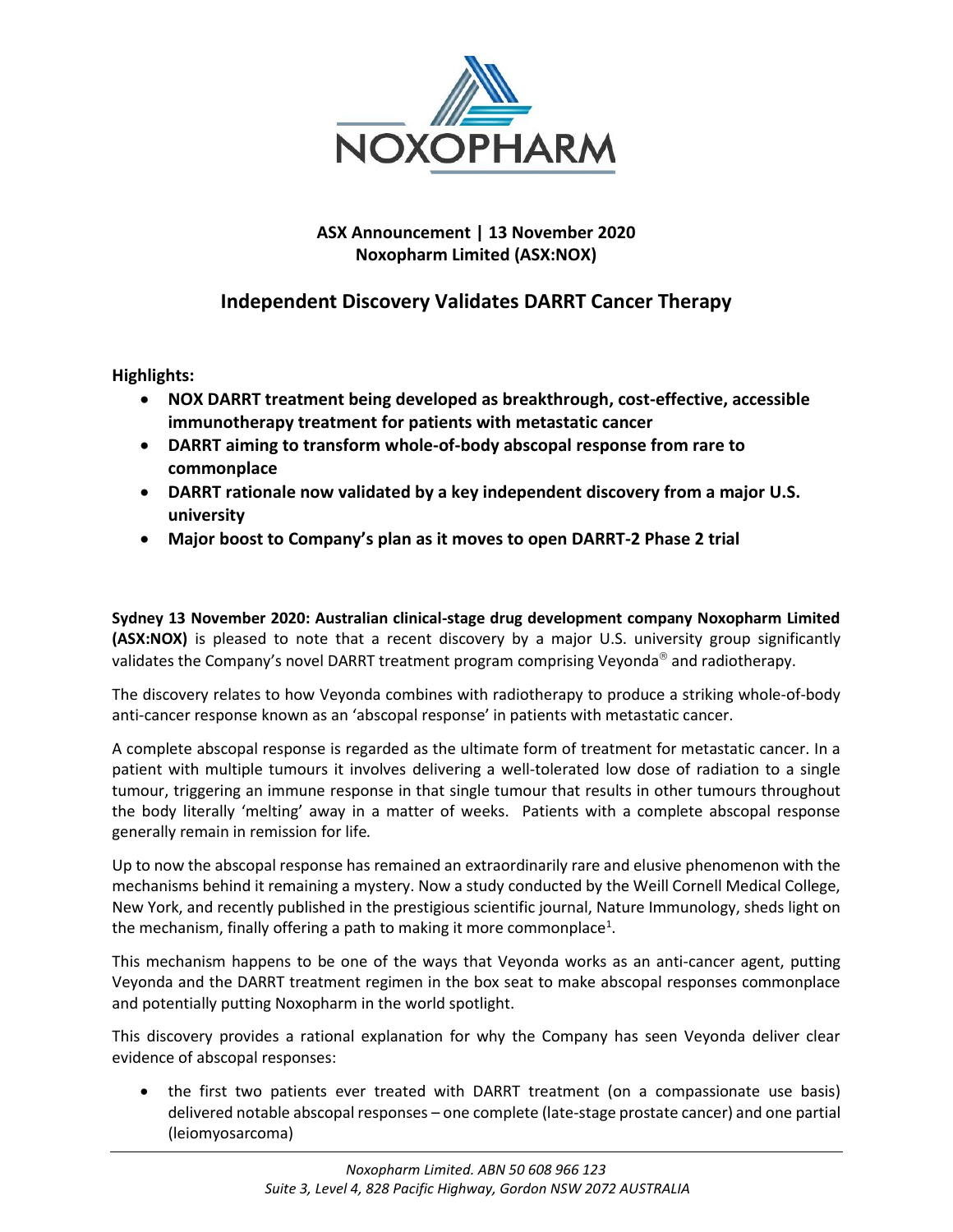

• in the DARRT-1 Phase 1b study (involving men with late-stage prostate cancer, meaningful tumour responses including abscopal responses were observed in a significant number of men, marking the first time that abscopal responses were reported in prostate cancer in more than extremely isolated cases. It is even more notable that this encouraging outcome in DARRT-1 was achieved using what the Company now regards as a sub-optimal course of Veyonda treatment.

**Recent U.S. discovery:** The Weill Cornell group have been at the forefront of clinical efforts to induce abscopal responses using radiation in a range of cancers, but with limited success. Their breakthrough discovery is that the ability of radiotherapy to trigger an abscopal response is dependent on blocking a type of cell repair process known as autophagy.<sup>1</sup> Radiation damages the cancer cells, with those cells then using autophagy to repair the damage. Where autophagy is blocked and the damage remains unrepaired, then an anti-cancer immune response is triggered that can spread body-wide.

The relevance of this to Noxopharm is that blocking autophagy is one of the recognised anti-cancer mechanisms used by idronoxil, the active ingredient in Veyonda.<sup>2</sup>

**Graham Kelly, Noxopharm CEO and Managing Director,** said, "For the overwhelming majority of patients, once a cancer spreads from its point of origin and becomes metastatic, the best that current treatments offer is to delay the inevitable. Which is why the concept of using a short course of radiotherapy, free of all the downsides of chemotherapy, to trigger an immune response that in a matter of weeks causes most or all other tumours to disappear, appears such an unrealistic dream."

"But our experience shows that this is no dream. The clinical data shows that Veyonda very clearly is boosting the chances of triggering an abscopal response. The Weill Cornell discovery, combined with what we learnt from the DARRT-1 study about Veyonda dosing, means we go into the upcoming DARRT-2 study with a high degree of confidence that we are on the edge of a major breakthrough in cancer therapy."

**DARRT-2:** Noxopharm now will test the ability of Veyonda to induce abscopal effects in a Phase 2 study involving about 200 patients. DARRT-2 is a Phase 2 multinational study, currently being planned for a start in early-2021 that will further test the DARRT treatment regimen in late-stage cancers such as prostate cancer where immunotherapies generally have proven ineffective to date. Compared to DARRT-1, Veyonda will be dosed in what the Company believes is a more therapeutic way including repeat monthly cycles and higher dosages (up to 2400 mg daily). Endpoints will be safety, Veyonda dose-response effect, DCR, ORR, PFS, QoL and OS.

References

- 1. Yamazaki T et al. Mitochondrial DNA drives abscopal responses to radiation that are inhibited by autophagy (2020). Nature Immunol 21, 1160-1171. https://doi.org/10.1038/s41590-020-0751-0
- 2. Miyamoto M et al (2018). Phenoxodiol increases cisplatin sensitivity in ovarian clear cancer cells through XIAP downregulation and autophagy inhibition. Anticanc Res 38, 301-306. doi.10.21873/anticanres.12222

*Graham Kelly, CEO and Managing Director of Noxopharm, has approved the release of this document to the market on behalf of the Board of Directors.*

### **-ENDS-**